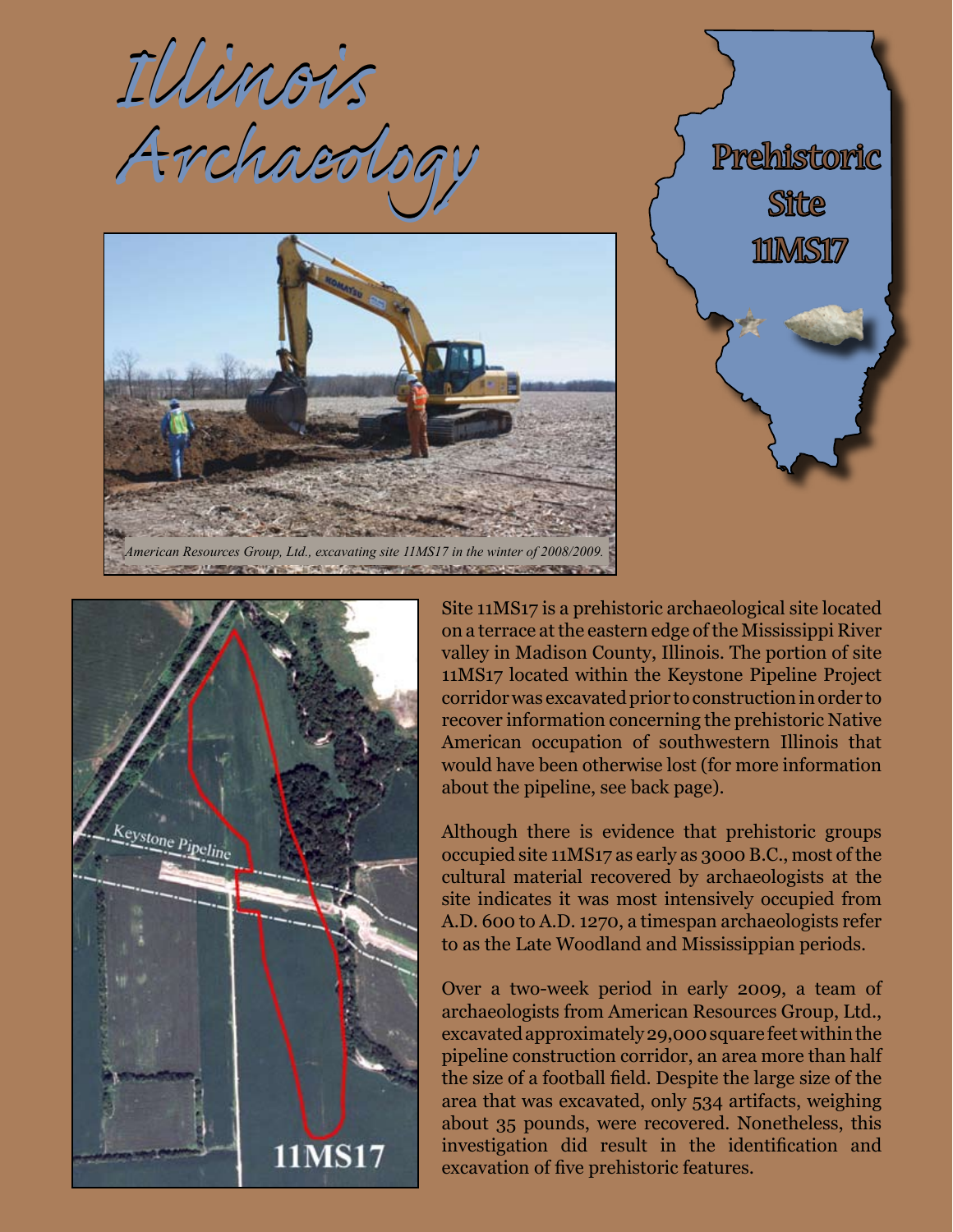Archaeological features are the remains of human activities that have become part of the landscape. The most common prehistoric features encountered by archaeologists are pits that were used by people for cooking, storing food, and for discarding refuse; however, prehistoric features can also be the remains of structures, organically enriched soils containing artifacts and food remains (middens), and burials. Because pit features often contain artifacts and food remains found in association with charcoal used for radiocarbon dating, these features are like 'time capsules' that can yield a wealth of information on the material cultural and diet of the site occupants; this information can also be used to determine the age of the site and even season of the year the pit was used.

Of the five features identified and excavated at site 11MS17, three are particularly interesting: these large, elliptical pits had been positioned side by side, about three feet apart, and oriented north/ south (see immediately below).



Pottery and stone tools were found in each of these three features, but at the base of the largest one (the one on the left, above), a cache of 11 artifacts was found, including four projectile points/hafted knives, a piece of galena, and a piece of ochre. Galena and ochre were personal items; galena was polished for adornment and ochre was crushed to make pigment. Three of the four projectile points/hafted knives in this cache were placed parallel to each other and appear to have never been used; moreover, all four projectile points/hafted knives had been deliberately positioned so that they pointed to the southwest (see left).

The four points are classified by archaeologists as Lowe Cluster points (see above right, facing page), a point type associated with the Late Woodland period. Charcoal was also found in these features that was radiocarbon dated to A.D. 620–690, thus confirming the features were excavated during the Late Woodland period. The spatial arrangement of these pits, together with the similarities in pit morphology and the ceramics recovered from them, suggest these three features were contemporaneous. Moreover, the unusually large size and arrangement of these pits, combined with their elliptical shape and the types of artifacts found in them—particularly the cache found in the largest—suggest these Late Woodland features may be burial pits; however, no human remains were found in any of them, so archaeologists cannot be certain about this. While human burial is a practice typically associated with longer-term occupations, there is little evidence the excavated portion of site 11MS17 was intensively occupied. It appears, instead, that the portion of the site contained within the Keystone Pipeline construction corridor lays at the periphery of a more intensively occupied portion of the site that is located outside the corridor. **Cache** *pointed'* to the **Fried west.** 



*Other artifacts from the cache, from left to right, top to bottom: galena, oval cobble, informal flake tool, and ochre.*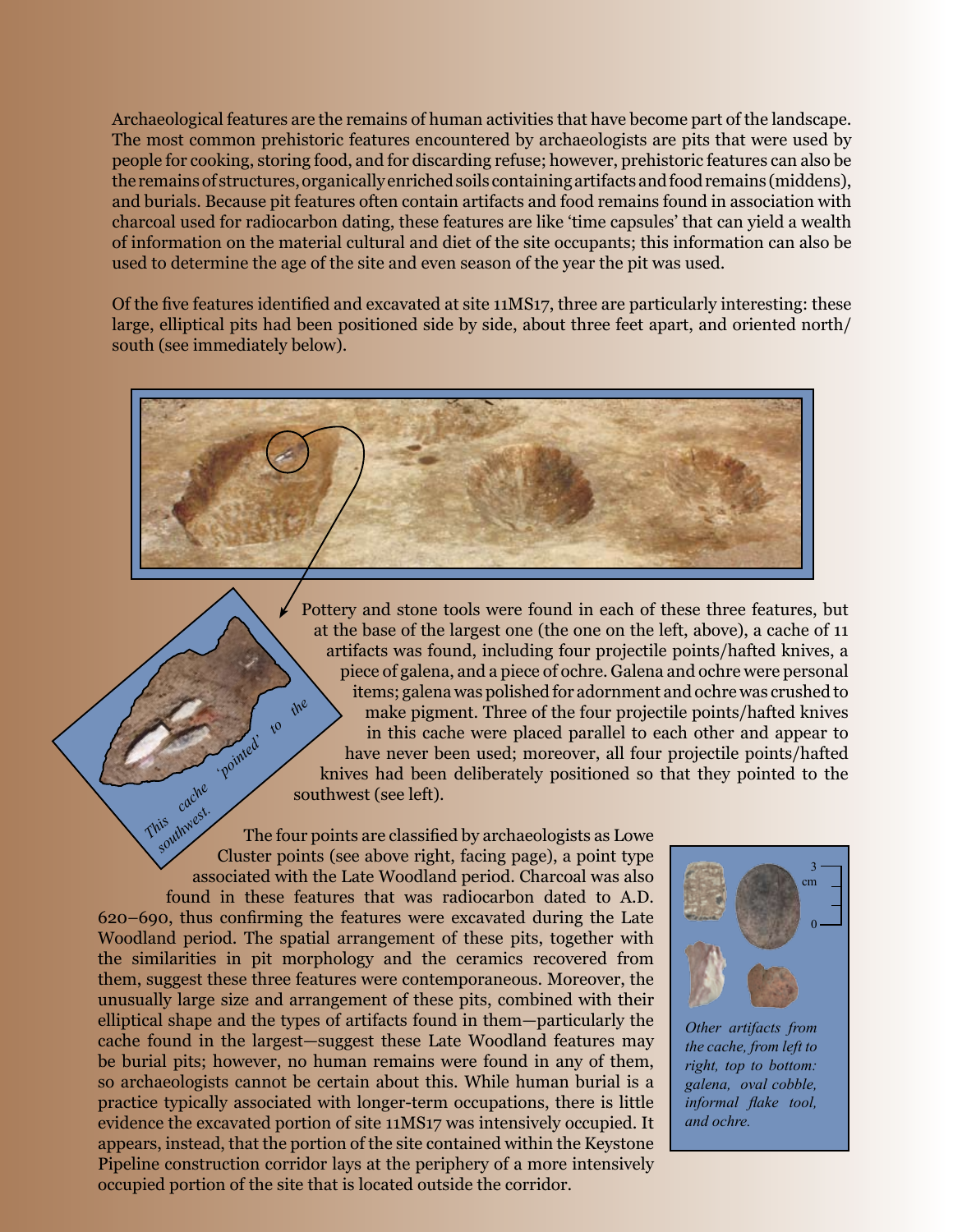Because the soil conditions at site 11MS17 did not allow for the preservation of bone, almost no identifiable animal remains were found at the site. However, the stone tools recovered suggest that hunting and processing of animal materials took place at the site. Projectile points/hafted knives recovered at the site would have used for hunting and butchering, while flake blades and scrapers could have been used for processing meat and animal hides. Additionally, two chert adzes were recovered that could have been used for woodworking (see right).







The pottery recovered at site 11MS17 has been identified by archaeologists as stylistically and technologically related to pottery found at Cahokia, a large village site located approximately 11 miles south of 11MS17. Cahokia pottery has been recovered at at other prehistoric sites in the American Bottom, the regional name for the portion of the Mississippi River valley in which site 11MS17 is located (see area shaded in red on the left). The most distinguishing characteristics of the

Cahokia pottery recovered at site 11MS17 are the high rims and the red slip applied to the vessel exterior that gives it a rich, earthy red color (see pottery right). From the size and shape of the potsherds recovered at site 11MS17, it appears that the vessels at the site were jars that were used for cooking and storage.



*These two rim sherds are of a type known as Cahokia Red-Filmed. The clay used to make these ceramic vessels was tempered with crushed shell.*